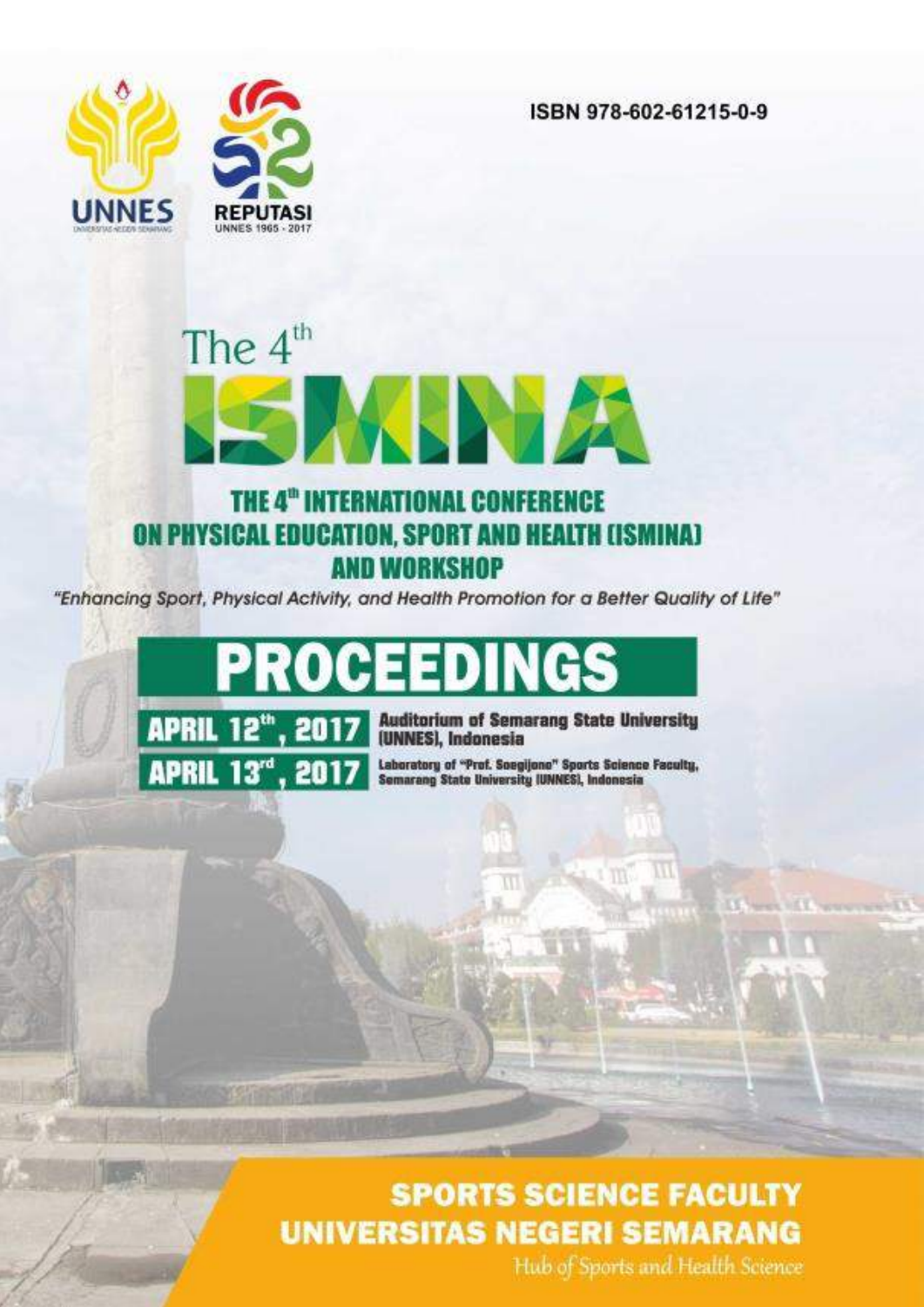# **PROCEEDINGS THE 4th INTERNATIONAL CONFERENCE ON PHYSICAL EDUCATION, SPORT AND HEALTH (ISMINA) AND WORKSHOP: ENHANCING SPORT, PHYSICAL ACTIVITY, AND HEALTH PROMOTION FOR A BETTER QUALITY OF LIFE**

Sports Science Faculty, Universitas Negeri Semarang

Sports Science Faculty, Universitas Negeri Semarang F6 Building 2nd Floor, Sekaran Campus Gunungpati Semarang City, Indonesia 50229 Email: article.ismina4@mail.unnes.ac.id Website: ismina4.unnes.ac.id Telp./Fax.: +6224 8508007

This publication is in copyright. Subject to statutory expection and to the provisions of relevant collective licensing agreements, no reproduction of any part may take place without the written permission of Sports Science Faculty, Universitas Negeri Semarang

First published in April 2017

Editor : Rudatin Windraswara, Moch Fahmi Abdulaziz, Billy Castyana, Hasty Widyastari

Layout : Moch Fahmi Abdulaziz

Cover design : Thomas Sugeng Hariyoto

Library cataloguing in Publication Data:

*Proceedings The 4th International Conference on Physical Education, Sport and Health (ISMINA) and Workshop: Enhancing Sport, Physical Activity, and Health Promotion for A Better Quality of Life* published by Sports Science Faculty, Universitas Negeri Semarang – includes bibliographical references I. Series ISBN 978-602-61215-0-9

Distributed by: Sports Science Faculty, Universitas Negeri Semarang F6 Building 2<sup>nd</sup> Floor, Sekaran Campus Gunungpati Semarang City, Indonesia 50229 Email: article.ismina4@mail.unnes.ac.id Website: ismina4.unnes.ac.id Telp./Fax.: +6224 8508007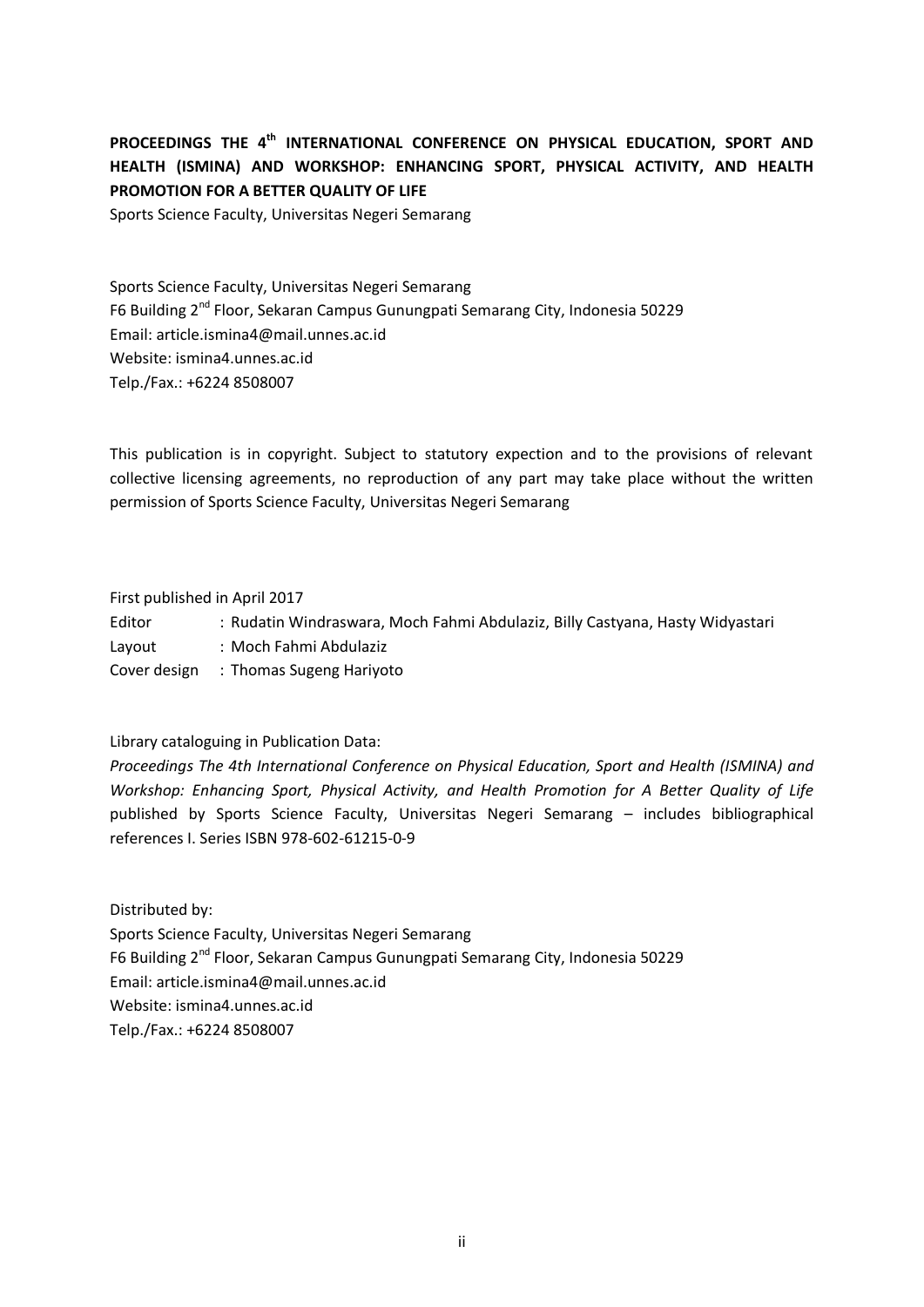## **ISMINA 2017 STEERING COMMITTEE**

**Assoc. Prof. Supranee Kwanboonchan, Ph.D.** Srinakharinwirot University, Thailand

> **Dr. Kok Lian Yee** Universiti Putera Malaysia, Malaysia

**Assoc. Prof. Koh Koon Teck, Ph.D.** PESS-NIE, Nanyang Technological University, Singapore

> **Dr. Rebecca Alcuizar** IIT-Mindanao State University, Philippines

> > **Dr. Atchara Purakorn** Kasetsart University, Thailand

**Prof. Dr. Tandiyo Rahayu, M.Pd.** Universitas Negeri Semarang, Central Java, Indonesia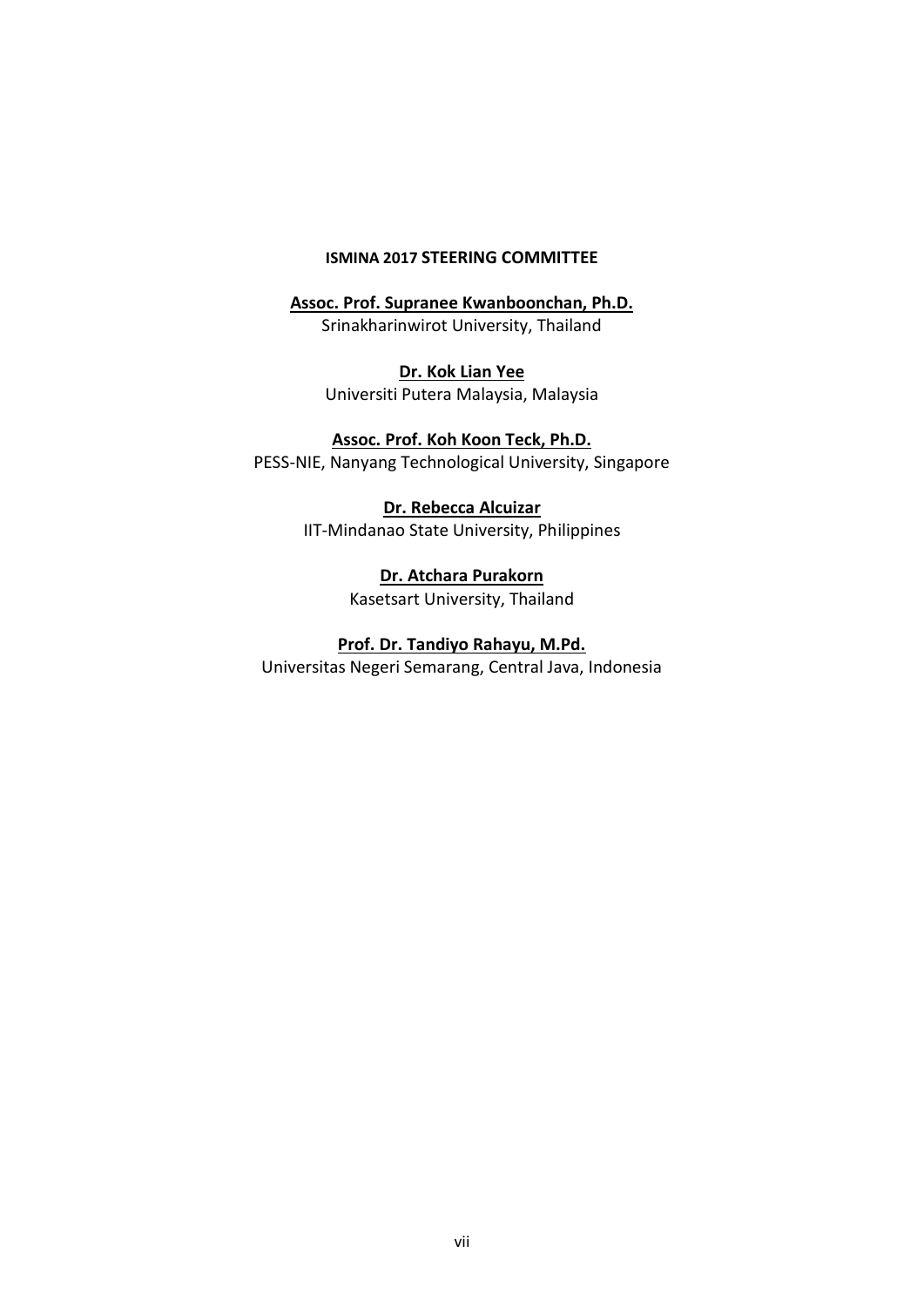# **ISMINA 2017 SCIENTIFIC BOARD**

**Prof. Dr. Soegiyanto, KS., M.S.** Universitas Negeri Semarang, Central Java, Indonesia

**Dr. Setya Rahayu, M.S.** Universitas Negeri Semarang, Central Java, Indonesia

# **Prof. Dr. dr. Oktia Woro Kasmini Handayani, M.Kes.**

Universitas Negeri Semarang, Central Java, Indonesia

# **Dr. Taufiq Hidayah, M.Kes.**

Universitas Negeri Semarang, Central Java, Indonesia

# **Dr. Heny Setyawati, M.Pd.**

Universitas Negeri Semarang, Central Java, Indonesia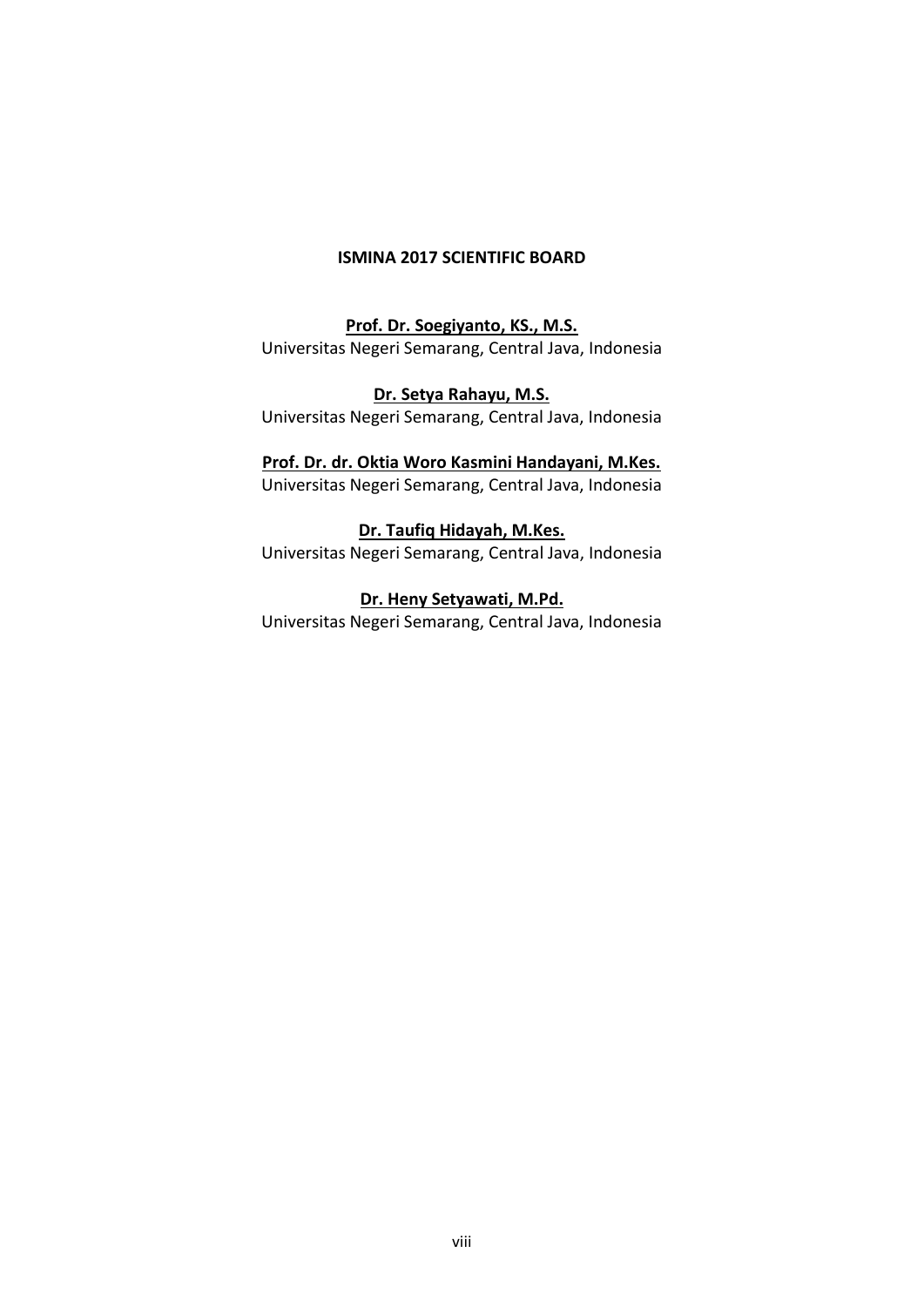# **Contents**

| STUDENTS' INDISCIPLINARY BEHAVIOUR AND THE ALTERNATIVE SOLUTIONS IN LEARNING<br>$1_{-}$<br><b>PROCESS</b><br>STUDENT AND TEACHER PERCEPTION OF WATER SAFETY MODEL IN AQUATIC LEARNING<br>2.<br>DEVELOPING VISUAL-BASED LEARNING MEDIA TO IMPROVE LEARNING OUTCOMES<br>3.<br>OF PHYSICAL EDUCATION AT THE STUDENT OF EXTRAORDINARY ELEMENTARY SCHOOL<br>OF DEAF<br>The Influence of Traditional Approach, Movement Education in Learning of Physical<br>Education, towards Physical Fitness, Problem Solving Capabilities In Elementary School<br>01,02,03 Kemiri Banyumas Indonesia<br>PARAGA GAME AS TRADITIONAL SPORTS FOR BUGIS MAKASSAR TRIBAL COMMUNITIES IN<br>SOUTH SULAWESI STUDY OF PHENOMENOLOGY REVIEWED FROM MOVEMENT SKILL<br>PHYSICAL FITNESS EVALUATION IN MENTAL RETARDATION STUDENTS AT PRIMARY<br>SCHOOL IN PALU CITY<br>THE INCREASE OF STUDENTS' COURAGE TRHROUGH PLAY APPROACH IN AQUATIC<br>ACTIVITIES LEARNING FOR THE GRADE ONE STUDENTS OF AL-AZHAR ELEMENTARY SCHOOL<br>Tangkua, Meidy Albert, Kurniawan, Jian Andri, Winata, Ridwan Andri  64<br>STUDENT PERCEPTION IN PHYSICAL EDUCATION OF ELEMENTARY SCHOOL<br>POTENTIAL FOR SPORTS PERFORMANCE BASED ON TALENT AND STUDENT INTEREST IN<br>9.<br><b>GUNUNGPATI SEMARANG CITY 2016</b><br>10. ANALYSIS OF PHYSICAL EDUCATION AND SPORT HEALTH (PESH) PROGRAM BY USING GOAL-<br>ORIENTED EVALUATION MODEL<br>11. DEVELOPING SNAKE LADDERS GAME FOR LEARNING MEDIA OF PHYSICAL EDUCATION<br>SPORT AND HEALTH TO ELEMENTARY SCHOOL STUDENTS.<br>12. CHARACTER VALUES IN PRIMARY SCHOOL STUDENTS OF LABSCHOOL UNNES |    |  |
|----------------------------------------------------------------------------------------------------------------------------------------------------------------------------------------------------------------------------------------------------------------------------------------------------------------------------------------------------------------------------------------------------------------------------------------------------------------------------------------------------------------------------------------------------------------------------------------------------------------------------------------------------------------------------------------------------------------------------------------------------------------------------------------------------------------------------------------------------------------------------------------------------------------------------------------------------------------------------------------------------------------------------------------------------------------------------------------------------------------------------------------------------------------------------------------------------------------------------------------------------------------------------------------------------------------------------------------------------------------------------------------------------------------------------------------------------------------------------------------------------------------------------------------------------------------------------------------------|----|--|
|                                                                                                                                                                                                                                                                                                                                                                                                                                                                                                                                                                                                                                                                                                                                                                                                                                                                                                                                                                                                                                                                                                                                                                                                                                                                                                                                                                                                                                                                                                                                                                                              |    |  |
|                                                                                                                                                                                                                                                                                                                                                                                                                                                                                                                                                                                                                                                                                                                                                                                                                                                                                                                                                                                                                                                                                                                                                                                                                                                                                                                                                                                                                                                                                                                                                                                              |    |  |
|                                                                                                                                                                                                                                                                                                                                                                                                                                                                                                                                                                                                                                                                                                                                                                                                                                                                                                                                                                                                                                                                                                                                                                                                                                                                                                                                                                                                                                                                                                                                                                                              |    |  |
|                                                                                                                                                                                                                                                                                                                                                                                                                                                                                                                                                                                                                                                                                                                                                                                                                                                                                                                                                                                                                                                                                                                                                                                                                                                                                                                                                                                                                                                                                                                                                                                              |    |  |
|                                                                                                                                                                                                                                                                                                                                                                                                                                                                                                                                                                                                                                                                                                                                                                                                                                                                                                                                                                                                                                                                                                                                                                                                                                                                                                                                                                                                                                                                                                                                                                                              |    |  |
|                                                                                                                                                                                                                                                                                                                                                                                                                                                                                                                                                                                                                                                                                                                                                                                                                                                                                                                                                                                                                                                                                                                                                                                                                                                                                                                                                                                                                                                                                                                                                                                              |    |  |
|                                                                                                                                                                                                                                                                                                                                                                                                                                                                                                                                                                                                                                                                                                                                                                                                                                                                                                                                                                                                                                                                                                                                                                                                                                                                                                                                                                                                                                                                                                                                                                                              |    |  |
|                                                                                                                                                                                                                                                                                                                                                                                                                                                                                                                                                                                                                                                                                                                                                                                                                                                                                                                                                                                                                                                                                                                                                                                                                                                                                                                                                                                                                                                                                                                                                                                              |    |  |
|                                                                                                                                                                                                                                                                                                                                                                                                                                                                                                                                                                                                                                                                                                                                                                                                                                                                                                                                                                                                                                                                                                                                                                                                                                                                                                                                                                                                                                                                                                                                                                                              |    |  |
|                                                                                                                                                                                                                                                                                                                                                                                                                                                                                                                                                                                                                                                                                                                                                                                                                                                                                                                                                                                                                                                                                                                                                                                                                                                                                                                                                                                                                                                                                                                                                                                              |    |  |
|                                                                                                                                                                                                                                                                                                                                                                                                                                                                                                                                                                                                                                                                                                                                                                                                                                                                                                                                                                                                                                                                                                                                                                                                                                                                                                                                                                                                                                                                                                                                                                                              |    |  |
|                                                                                                                                                                                                                                                                                                                                                                                                                                                                                                                                                                                                                                                                                                                                                                                                                                                                                                                                                                                                                                                                                                                                                                                                                                                                                                                                                                                                                                                                                                                                                                                              |    |  |
|                                                                                                                                                                                                                                                                                                                                                                                                                                                                                                                                                                                                                                                                                                                                                                                                                                                                                                                                                                                                                                                                                                                                                                                                                                                                                                                                                                                                                                                                                                                                                                                              |    |  |
|                                                                                                                                                                                                                                                                                                                                                                                                                                                                                                                                                                                                                                                                                                                                                                                                                                                                                                                                                                                                                                                                                                                                                                                                                                                                                                                                                                                                                                                                                                                                                                                              |    |  |
|                                                                                                                                                                                                                                                                                                                                                                                                                                                                                                                                                                                                                                                                                                                                                                                                                                                                                                                                                                                                                                                                                                                                                                                                                                                                                                                                                                                                                                                                                                                                                                                              |    |  |
|                                                                                                                                                                                                                                                                                                                                                                                                                                                                                                                                                                                                                                                                                                                                                                                                                                                                                                                                                                                                                                                                                                                                                                                                                                                                                                                                                                                                                                                                                                                                                                                              | 4. |  |
|                                                                                                                                                                                                                                                                                                                                                                                                                                                                                                                                                                                                                                                                                                                                                                                                                                                                                                                                                                                                                                                                                                                                                                                                                                                                                                                                                                                                                                                                                                                                                                                              |    |  |
|                                                                                                                                                                                                                                                                                                                                                                                                                                                                                                                                                                                                                                                                                                                                                                                                                                                                                                                                                                                                                                                                                                                                                                                                                                                                                                                                                                                                                                                                                                                                                                                              |    |  |
|                                                                                                                                                                                                                                                                                                                                                                                                                                                                                                                                                                                                                                                                                                                                                                                                                                                                                                                                                                                                                                                                                                                                                                                                                                                                                                                                                                                                                                                                                                                                                                                              |    |  |
|                                                                                                                                                                                                                                                                                                                                                                                                                                                                                                                                                                                                                                                                                                                                                                                                                                                                                                                                                                                                                                                                                                                                                                                                                                                                                                                                                                                                                                                                                                                                                                                              | 5. |  |
|                                                                                                                                                                                                                                                                                                                                                                                                                                                                                                                                                                                                                                                                                                                                                                                                                                                                                                                                                                                                                                                                                                                                                                                                                                                                                                                                                                                                                                                                                                                                                                                              |    |  |
|                                                                                                                                                                                                                                                                                                                                                                                                                                                                                                                                                                                                                                                                                                                                                                                                                                                                                                                                                                                                                                                                                                                                                                                                                                                                                                                                                                                                                                                                                                                                                                                              |    |  |
|                                                                                                                                                                                                                                                                                                                                                                                                                                                                                                                                                                                                                                                                                                                                                                                                                                                                                                                                                                                                                                                                                                                                                                                                                                                                                                                                                                                                                                                                                                                                                                                              | 6. |  |
|                                                                                                                                                                                                                                                                                                                                                                                                                                                                                                                                                                                                                                                                                                                                                                                                                                                                                                                                                                                                                                                                                                                                                                                                                                                                                                                                                                                                                                                                                                                                                                                              |    |  |
|                                                                                                                                                                                                                                                                                                                                                                                                                                                                                                                                                                                                                                                                                                                                                                                                                                                                                                                                                                                                                                                                                                                                                                                                                                                                                                                                                                                                                                                                                                                                                                                              |    |  |
|                                                                                                                                                                                                                                                                                                                                                                                                                                                                                                                                                                                                                                                                                                                                                                                                                                                                                                                                                                                                                                                                                                                                                                                                                                                                                                                                                                                                                                                                                                                                                                                              | 7. |  |
|                                                                                                                                                                                                                                                                                                                                                                                                                                                                                                                                                                                                                                                                                                                                                                                                                                                                                                                                                                                                                                                                                                                                                                                                                                                                                                                                                                                                                                                                                                                                                                                              |    |  |
|                                                                                                                                                                                                                                                                                                                                                                                                                                                                                                                                                                                                                                                                                                                                                                                                                                                                                                                                                                                                                                                                                                                                                                                                                                                                                                                                                                                                                                                                                                                                                                                              |    |  |
|                                                                                                                                                                                                                                                                                                                                                                                                                                                                                                                                                                                                                                                                                                                                                                                                                                                                                                                                                                                                                                                                                                                                                                                                                                                                                                                                                                                                                                                                                                                                                                                              | 8. |  |
|                                                                                                                                                                                                                                                                                                                                                                                                                                                                                                                                                                                                                                                                                                                                                                                                                                                                                                                                                                                                                                                                                                                                                                                                                                                                                                                                                                                                                                                                                                                                                                                              |    |  |
|                                                                                                                                                                                                                                                                                                                                                                                                                                                                                                                                                                                                                                                                                                                                                                                                                                                                                                                                                                                                                                                                                                                                                                                                                                                                                                                                                                                                                                                                                                                                                                                              |    |  |
|                                                                                                                                                                                                                                                                                                                                                                                                                                                                                                                                                                                                                                                                                                                                                                                                                                                                                                                                                                                                                                                                                                                                                                                                                                                                                                                                                                                                                                                                                                                                                                                              |    |  |
|                                                                                                                                                                                                                                                                                                                                                                                                                                                                                                                                                                                                                                                                                                                                                                                                                                                                                                                                                                                                                                                                                                                                                                                                                                                                                                                                                                                                                                                                                                                                                                                              |    |  |
|                                                                                                                                                                                                                                                                                                                                                                                                                                                                                                                                                                                                                                                                                                                                                                                                                                                                                                                                                                                                                                                                                                                                                                                                                                                                                                                                                                                                                                                                                                                                                                                              |    |  |
|                                                                                                                                                                                                                                                                                                                                                                                                                                                                                                                                                                                                                                                                                                                                                                                                                                                                                                                                                                                                                                                                                                                                                                                                                                                                                                                                                                                                                                                                                                                                                                                              |    |  |
|                                                                                                                                                                                                                                                                                                                                                                                                                                                                                                                                                                                                                                                                                                                                                                                                                                                                                                                                                                                                                                                                                                                                                                                                                                                                                                                                                                                                                                                                                                                                                                                              |    |  |
|                                                                                                                                                                                                                                                                                                                                                                                                                                                                                                                                                                                                                                                                                                                                                                                                                                                                                                                                                                                                                                                                                                                                                                                                                                                                                                                                                                                                                                                                                                                                                                                              |    |  |
|                                                                                                                                                                                                                                                                                                                                                                                                                                                                                                                                                                                                                                                                                                                                                                                                                                                                                                                                                                                                                                                                                                                                                                                                                                                                                                                                                                                                                                                                                                                                                                                              |    |  |
|                                                                                                                                                                                                                                                                                                                                                                                                                                                                                                                                                                                                                                                                                                                                                                                                                                                                                                                                                                                                                                                                                                                                                                                                                                                                                                                                                                                                                                                                                                                                                                                              |    |  |
|                                                                                                                                                                                                                                                                                                                                                                                                                                                                                                                                                                                                                                                                                                                                                                                                                                                                                                                                                                                                                                                                                                                                                                                                                                                                                                                                                                                                                                                                                                                                                                                              |    |  |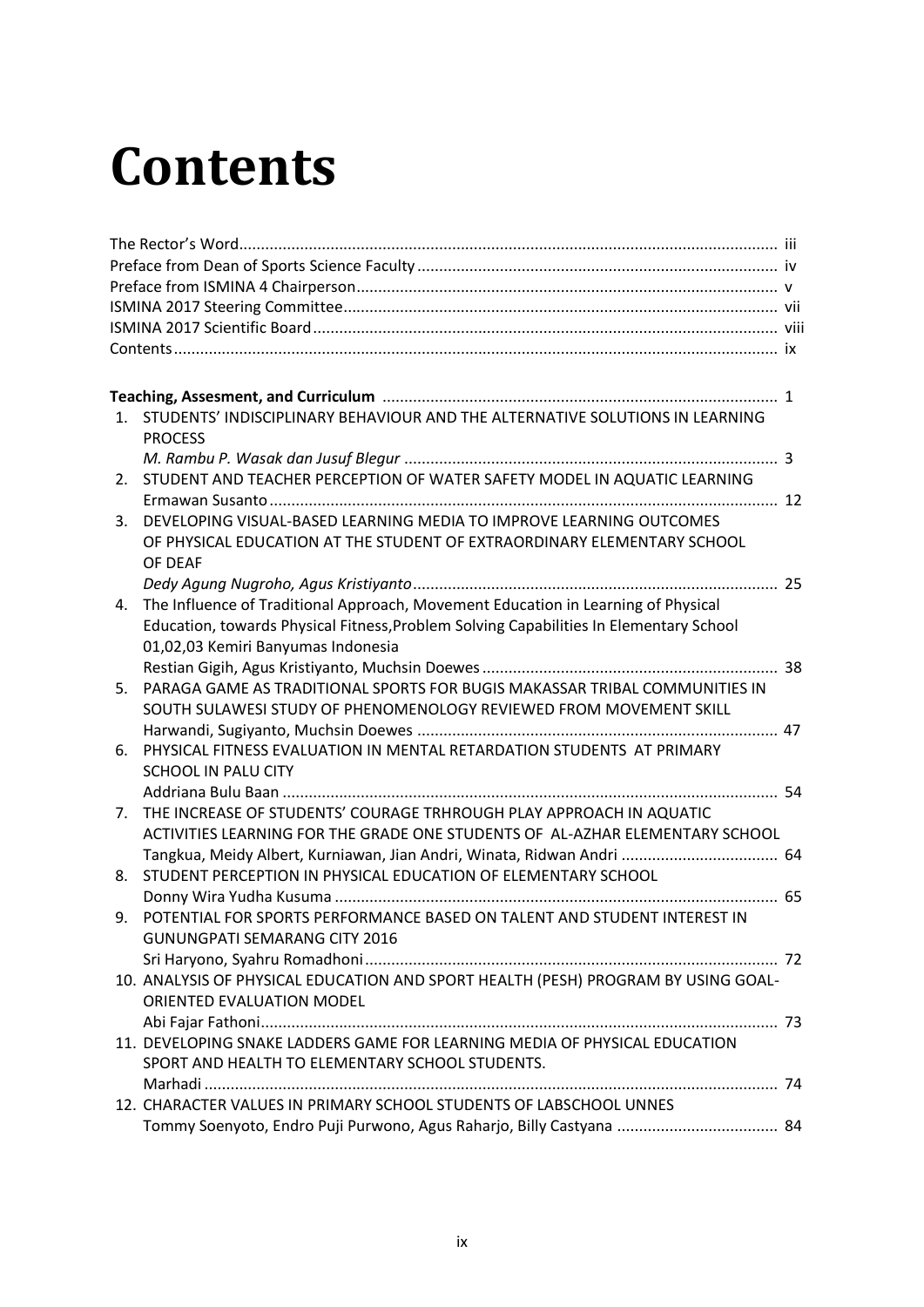|  | 20. THE INFLUENCES OF LEARNING MODELS ON CRITICAL THINGKING OF PLAYING FIELD GAME |  |
|--|-----------------------------------------------------------------------------------|--|
|  | OF PRIMARY SCHOOL STUDENTS                                                        |  |
|  |                                                                                   |  |
|  | 21. THE INFLUENCE OF MINIATURE PROPSAND IMAGE TOWARD LEARNING OUTCOMES OF         |  |
|  | <b>GYMNASTIC FLOOR GRADE VIII IN SMP N 1 SURADADI</b>                             |  |
|  |                                                                                   |  |
|  | 22. FRONT-WHEEL-DRIVEN BIKE, IMPROVING ENDURANCE, STRENGTH, AND MOTIVATION FOR    |  |
|  | <b>BICYCLING</b>                                                                  |  |
|  |                                                                                   |  |
|  | 23. EFFORTS TO IMPROVE TECHNICAL SKILLS GYAKU MAWASI GERI WITH MULTILATERAL       |  |
|  | MOTION TO BEGINNERS KENSHI KEMPO SPORTS OF DOJO KRAMAT JATI                       |  |
|  |                                                                                   |  |
|  | 24. PROFILE THE PHYSICAL CONDITION OF JUNIOR WOMEN'S VOLLEYBALL ATHLETES KEDIRI   |  |
|  | OF 2016                                                                           |  |
|  |                                                                                   |  |
|  | 25. THE EFFECTIVENESS OF THE MODEL BASIC TENNIS GOENRICH TECHNIQUE EXERCISE TO    |  |
|  | INCREASED ABILITY TO PLAY TENNIS IN THE PROVINCE OF NORTH SUMATRA                 |  |
|  |                                                                                   |  |
|  | 26. THE DIFFERENCE OF TRAINING EFFECT OF PLYOMETRIC SIDE JUMP SPRINT AND HALF     |  |
|  | SQUAT TO THE POWER OF LOWER EXTREMITIES (An Experiment in Male-athletes age 14-15 |  |
|  | years at Muria Karate Club in Kudus Regency 2016)                                 |  |
|  |                                                                                   |  |
|  | 27. WATER GAMES IN THE SWIMMING LESSON                                            |  |
|  |                                                                                   |  |
|  | 28. PSYCHOLOGICAL CAPITAL OF STUDENTS WITH AGES 10-12 YEARS IN BASKETBALL SCHOOL  |  |
|  | IN KERTAJAYA CLS SURABAYA-EAST JAVA                                               |  |
|  |                                                                                   |  |
|  | 29. MODEL DEVELOPMENT OF EXERCISE ATTACKING IN PLAYING FOOTBALL SKILL FOR PPLP    |  |
|  | (A Research Development Model Or R & D)                                           |  |
|  |                                                                                   |  |
|  | 30. THE EFFECT OF DIFFERENCES BETWEEN LEARNING APPROACH AND KINESTHETIC           |  |
|  | PERCEPTION TO ABILITY VOLLEY FOREHAND ON TENNIS                                   |  |
|  |                                                                                   |  |
|  | 31. THE ANALYSIS OF PEDAGOGICAL COMPETENCE OF PHYSICAL EDUCATION, HEALTH, AND     |  |
|  | SPORT TEACHERS' AT SOUTH ACEH ELEMENTARY SCHOOLS                                  |  |
|  |                                                                                   |  |
|  | 32. PEDAGOGY COMPETENCE AND TEACHERS UNDERSTANDING TO DEVELOP PE MODEL BASED      |  |
|  | ON THE CHARACTER                                                                  |  |
|  |                                                                                   |  |
|  | 33. ANALYSIS CONDITIONS PUSLATCAB PENCAK SILAT SURABAYA ATHLETE CATEGORY FIGHTER  |  |
|  |                                                                                   |  |
|  | 34. DEVELOPING SEPAKTAKRAW FOR CHILDREN THROUGH KRAWNJANG GAMES                   |  |
|  | TO THE ELEMENTARY SCHOOL STUDENTS IN KEDIRI                                       |  |
|  |                                                                                   |  |
|  | 35. BADMINTON CONTRIBUTION TO STUDENTS JUNIORS HIGH SCHOOL PHYSICAL FITNESS OF    |  |
|  | <b>UNGARAN</b>                                                                    |  |
|  |                                                                                   |  |
|  | 36. MENTAL ATTITUDE OF SYNCHRONIZED SWIMMING ATHLETES                             |  |
|  |                                                                                   |  |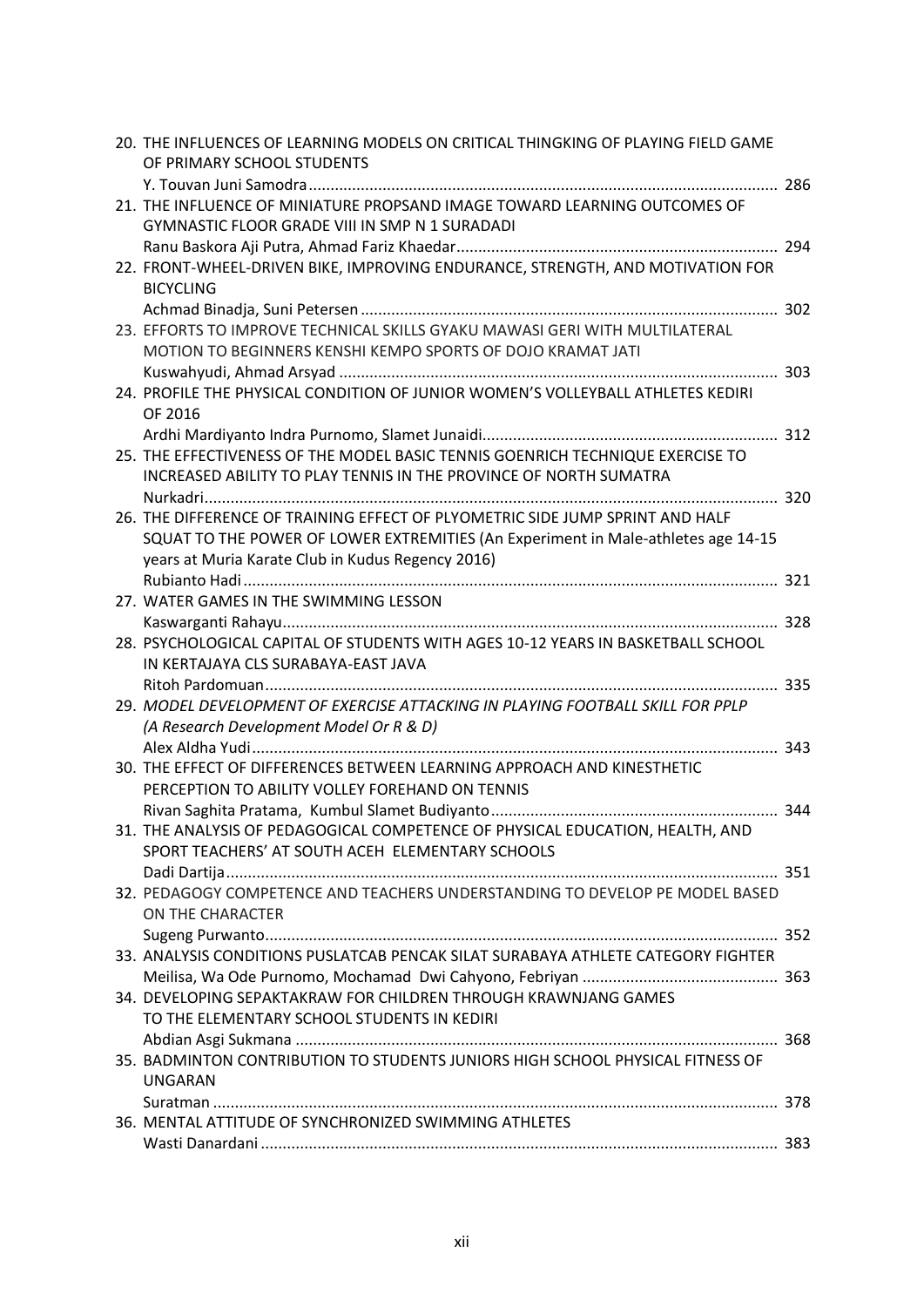|       | 3. THE UTILIZATION OF FISH BONES WASTE AS A COAGULANT SUBSTANCE TO EXPEDITE THE    |  |
|-------|------------------------------------------------------------------------------------|--|
|       | DRYING OF WOUNDS                                                                   |  |
|       |                                                                                    |  |
|       | 4. STUDY OF HOME PHYSICAL CONDITION CHARACTERISTICS AND PERSONAL HYGIENE IN THE    |  |
|       | LEPROSY PATIENT AND SURROUNDING ENVIRONMENT IN WEDING VILLAGE                      |  |
|       |                                                                                    |  |
| $5 -$ | MERGING ENGLISH INTO SPORT IN AEROBIC EXERCISE BASED ON CONTENT BASED INSTRUCTION. |  |
|       | RESEARCH, SPORT SCIENCE DEPARTMENT, SEMARANG STATE UNIVERSITY                      |  |
|       |                                                                                    |  |
| 6.    | CONSTRUCTING PSYCHOLOGICAL TRAINING FOR INDIVIDUAL 100M SPRINTER                   |  |
|       |                                                                                    |  |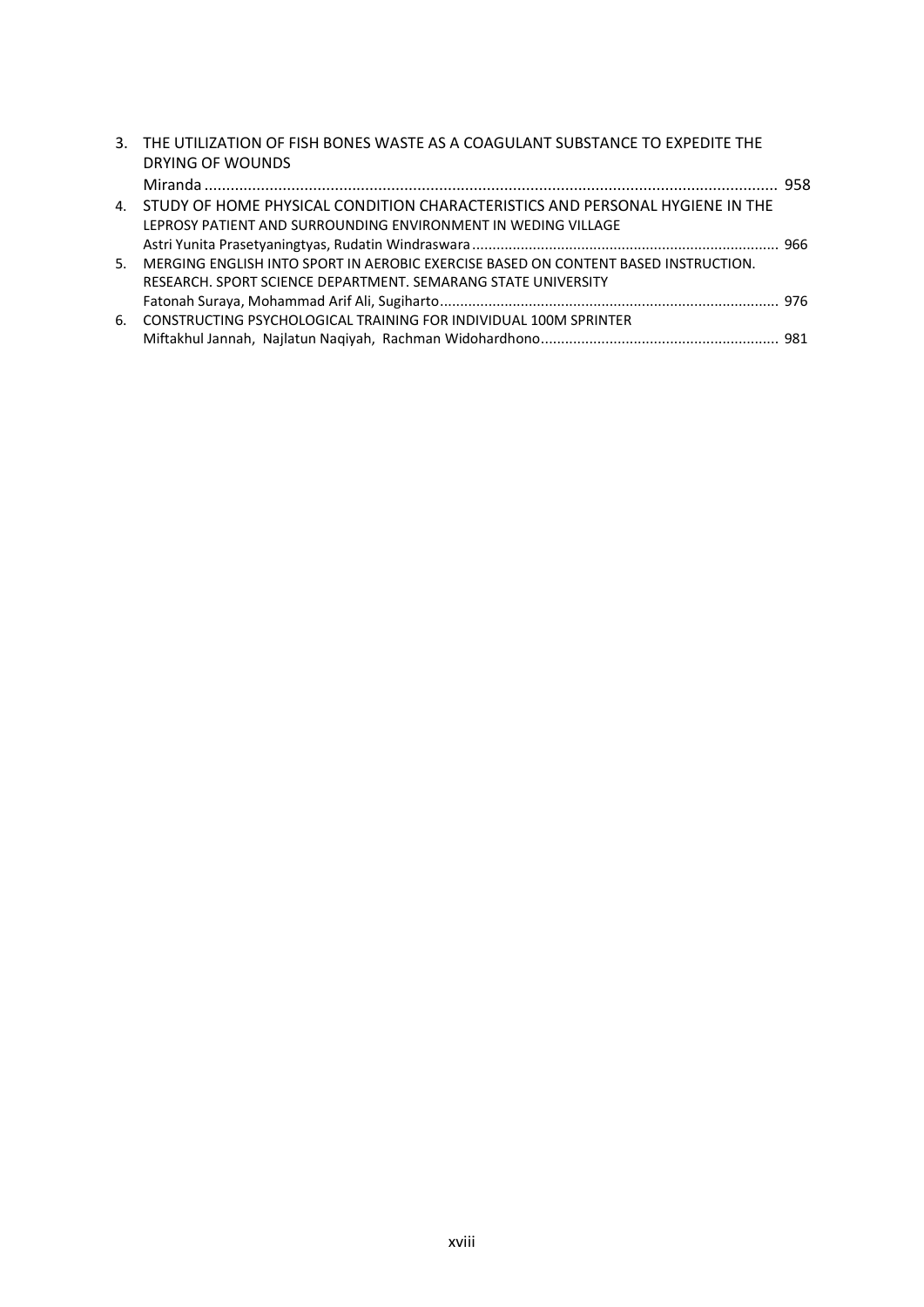# **PROFILE THE PHYSICAL CONDITION OF JUNIOR WOMEN'S VOLLEYBALL ATHLETES KEDIRI OF 2016**

# **Ardhi Mardiyanto Indra Purnomo<sup>1</sup> , Slamet Junaidi<sup>2</sup>**

<sup>1,2</sup>University of Nusantara PGRI Kediri 1 ardhimardiyantoindra@unpkediri.ac.id, 2 slamet.junaidi@unpkediri.ac.id

#### **Abstract**

The purpose of this research is to determine the extent of the physical condition on the junior women's volleyball athletes of Kediri. With the method used is a survey and test measurements. The research subjects junior women's volleyball athletes Kediri amounting to 12 athletes. The physical condition of this study is the flexibility, speed, agility, coordination, endurance, strength (leg muscle, abdominal muscles and arm muscles), explosive power (leg and arm). The results of the study achieved by junior volleyball athletes Kediri as follows : the physical condition of the flexibility has enough category, to the physical condition of the speed has enough category, to the physical condition of agility has enough category, for coordinating physical condition have enough category, for general physical condition endurance (VO2 Max) has poor category, to the physical condition of leg muscle strength has less category, for the physical condition of the abdominal muscle strength has less once category, to the physical condition of limb muscle power have less category, for the physical condition of leg muscle power has good condition, for the physical condition of the arm muscle power have poor category. From the data obtained above, the general physical condition of junior volleyball athletes of Kediri in the less once category.

**Keywords:** Profile, Physical Condition, Volleyball

#### **INTRODUCTION**

#### **Background of the Research**

Volleyball the first time was created by William G Morgan, a United States citizen. For the first time, volleyball only entered the ball to the opponent area with rope barrier which used as net to win and defeat the opponent.

In Indonesia, volleyball game was introduced in 1982 by The Dutch who taught in high schools. But it was not too famous in society and almost lost at that time. Then when Japanese came to Indonesia, the volleyball game was reintroduced to society. In the development, volleyball is very popular because has been played by many circles in Indonesia starting from men and women.

In volleyball game, every player should pay attention to physical and technical condition component which needed during the game. The components of technical condition involve flexibility, speed, agility, coordination, endurance, strength, and explosive power which needed to improve the athlete's performance. Moreover, the volleyball basis technique should be mastered by every athlete in order to gain smooth and uncluttered game. As stated by Sadikun and friends (1992:86) who said that to gain good, smooth, and uncluttered game, the players are demanded to master the volleyball basis technique.

It is supported by Bompa (1988:2) who stated that "Physical preparation must be considered as the important element during training in order to reach good performance." In volleyball game, every player should have good physical condition because according to Sajoto (1988:57) the good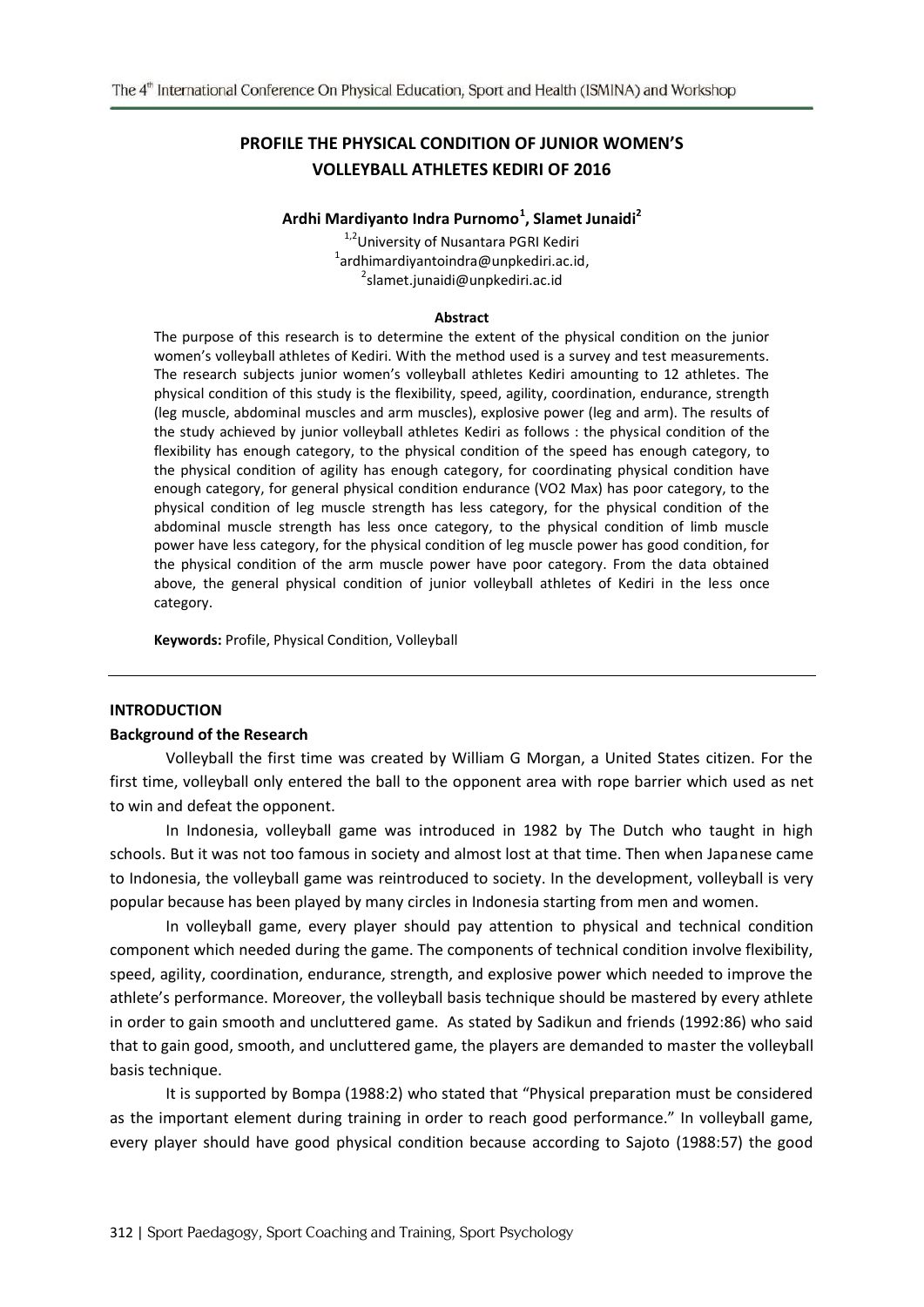

physical condition components consist of: 1. Strength, 2. Endurance, 3. Explosive power, 4. Speed, 5. Flexibility, 6. Balance, 7. Coordination, 8. Agility, 9. Speed, 10. Reaction. From the components of physical condition mentioned, volleyball game needs almost the whole components.

Physical condition is one of components which cannot be separated in application or in the improvement. Sajoto (1995:8) said that in every effort to improve physical condition, an athlete should improve the entire components of physical condition. Viewed by physiologist, physical condition is someone's ability which can be detected to what extent someone's ability as supporter in sport activity.

Therefore, before every athlete join in a competition, they are expected to have good preparation for the components needed to confront everything during competition. If an athlete doesn't have good preparation in physical condition, it can be confirmed that she cannot have good performance during competition.

Physical condition training is expected to always pay attention to how to arrange rehearsal program to improve athlete's physical condition because in every improvement of physical condition must consider every component needed in volleyball game. From ten components above, in this research the researcher only focused in 7 components of physical condition which appropriate with the problem of this research for women's volleyball athlete in Kediri 2016 such as flexibility, speed, agility, coordination, endurance, strength, and explosive power. From those components above, it was described more in the important thing to the improvement of athlete's physical condition to be trunk flexibility, speed, agility, hand-eye coordination, general endurance (VO2 Max), leg muscle strength, abdominal muscle strength, arm muscle strength, limb muscle power, and arm muscle power.

Volleyball is a team sports which needs great teamwork and every team member is demanded to have good capability. By the improvement of Individual's capability, the individual's performance will also be improved because a volleyball player is demanded to master the basis technique of volleyball game.

The basis technique of volleyball must be mastered and learned well in order to improve the performance in volleyball game. Because the basis technique takes role in determining whether the team wins or lost during the competition beside physical elements, psychological, and tactics (Suharno, 1984:12). Some basis techniques that must be mastered by every athlete are serving, passing, smash, and block. To support the ability of the basis technique, an athlete is expected to have good physical condition because if an athlete has good physical condition, she can maintain her performance and will not lower her technical ability during the competition.

#### **Research Question**

From the explanation above, the researcher researched about the physical condition profile of junior women's volleyball athletes of Kediri in 2016. Based on the background of the research, identification of the problem, and limitation of the problem, the researchers formulated the research question to be to identify how physical condition profile of junior women's volleyball athletes of Kediri in 2016.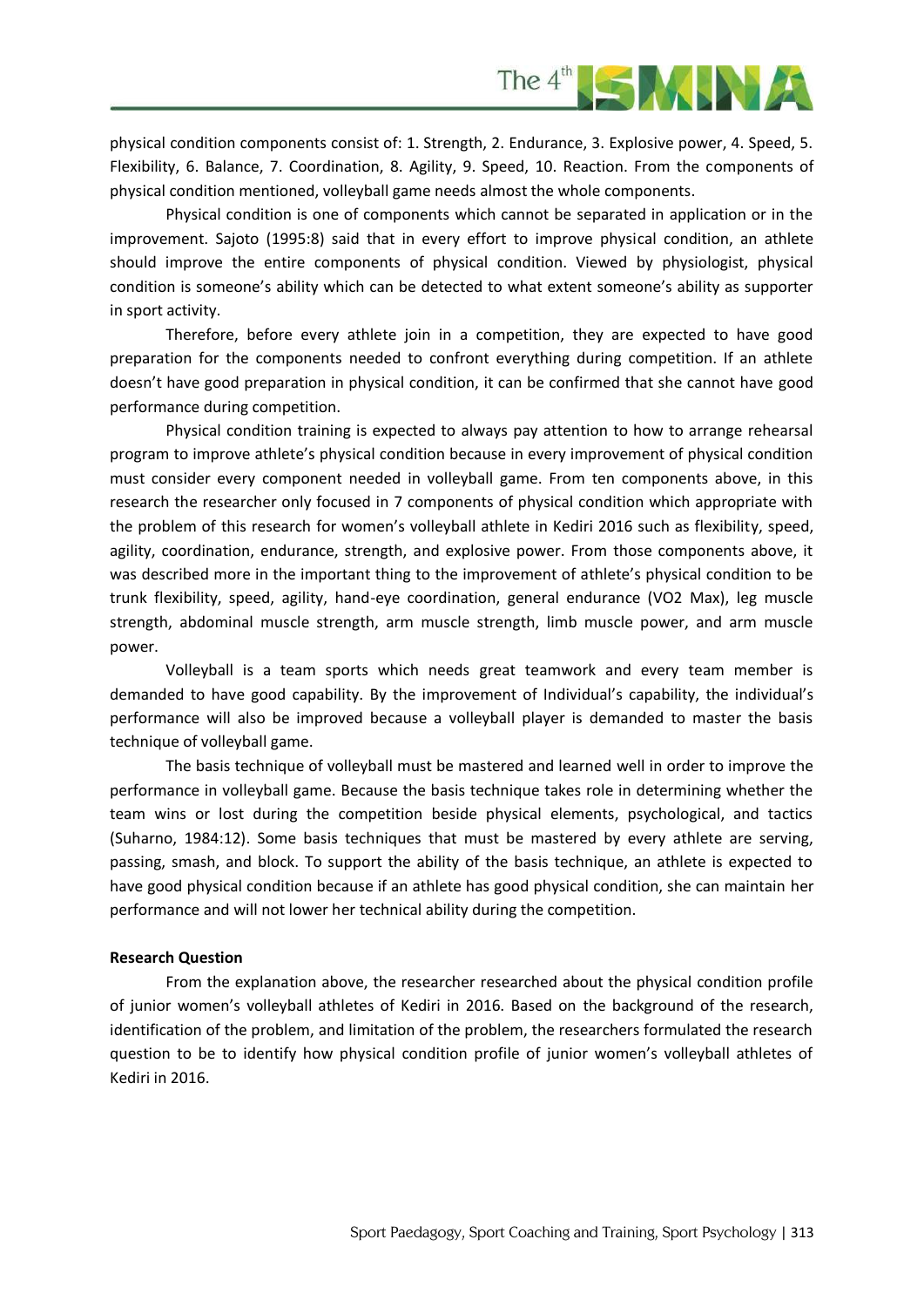#### **The Purpose of the Research**

From the result of observation and interview done by the researchers when joined in every volleyball competition, it was found that there are some women's volleyball athletes in Kediri who had less category of physical condition component. Therefore, the researchers had initiative to identify how the physical condition of women's volleyball athlete in Kediri whom will be dispatched to Porprov in 2019.

#### **The Significance of the Research**

Theoretically, this research was expected to be beneficial for the next researcher as a reference and for the reader as new knowledge related with physical condition. While practically for the government, the writer, coach, and athletes could understand how the athlete's physical condition nowadays in order to have the better improvement in the future.

#### **METHOD**

In this research, the researchers used descriptive method as a technique of collecting data by test and measurement. The subject of the research was women's volleyball athletes in Kediri. The sample of the research was part of population or representation of researched population. Because the population of this research was only 12 athletes, the whole population will be used as the sample. The instrument used of this research was physical condition instrument consisting of: a. trunk flexibility, b. speed, c. agility, d. hand-eye coordination, e. general endurance (VO2 Max), f. leg muscle strength, g. abdominal muscle strength, h. arm muscle strength, i. limb muscle power, j. arm muscle power. This research involved many team members such as KONI (National Sports Committee of Indonesia) of Kediri which used as training place for athletes in Kediri, UN PGRI Kediri as facilitator which facilitated the need of this research, and the lecturer of Penjaskesrek in UN PGRI Kediri whom involved in completing this research.

| No.            | Component                    | Measurement<br>technique   | Category      |                   |                 |                    |               |
|----------------|------------------------------|----------------------------|---------------|-------------------|-----------------|--------------------|---------------|
|                |                              |                            | Poor          | Less              | Enough          | Good               | Very good     |
| $\mathbf{1}$   | Trunk flexibility            | Sit and Reach              | < 13, 5       | $13,6 - 15,5$     | $15,6 - 18,0$   | $18,1 -$<br>19,0   | >19,1         |
| $\overline{2}$ | Speed                        | Run 30 meters              | $5,87 - 6,30$ | 5,41 - 5,86       | $4,97 - 5,40$   | $4,51 -$<br>4,96   | $4,06 - 4,50$ |
| 3              | Agility                      | Shuttle run                | $<$ 17,40     | $15,75-$<br>17,39 | 14, 10 - 15, 74 | 12,43-<br>14,09    | <12,42        |
| 4              | Hands eyes<br>coordination   | Hands eyes<br>coordination | $1 - 4$       | $5 - 10$          | $11 - 15$       | $16 - 20$          | >20           |
| 5              | VO 2 Max                     | MFT                        | $25$          | 25,0-33,7         | 33,8-42,5       | 42,6-51,5          | >51,6         |
| 6              | Leg muscle<br>strength       | Leg dynamometer            | < 81, 5       | 81,6-127,5        | 127,6-171,5     | 171,6-<br>219,5    | >219,6        |
| $\overline{7}$ | Abdominal muscle<br>strength | Sit up 30 seconds          | $<$ 23        | 24-30             | $31 - 35$       | 36-40              | 41-49         |
| 8              | Arm muscle<br>strength       | Push up 30 seconds         | $21$          | $22 - 34$         | $35 - 53$       | 54-69              | >70           |
| 9              | Limb muscle power            | Vertical jump              | 7,62-20,31    | $20,32-$<br>33,01 | 33,02-38,00     | $38,01 -$<br>43,17 | >43,18        |
| 10             | Arm muscle power             | <b>Ball medicine</b>       | $0 - 1,57$    | 1,96-2,75         | $3,14-4,72$     | 5,11-5,51          | >5,90         |

Table 1. Standard and Physical Condition Components (Fenanlampir and friends, 2015)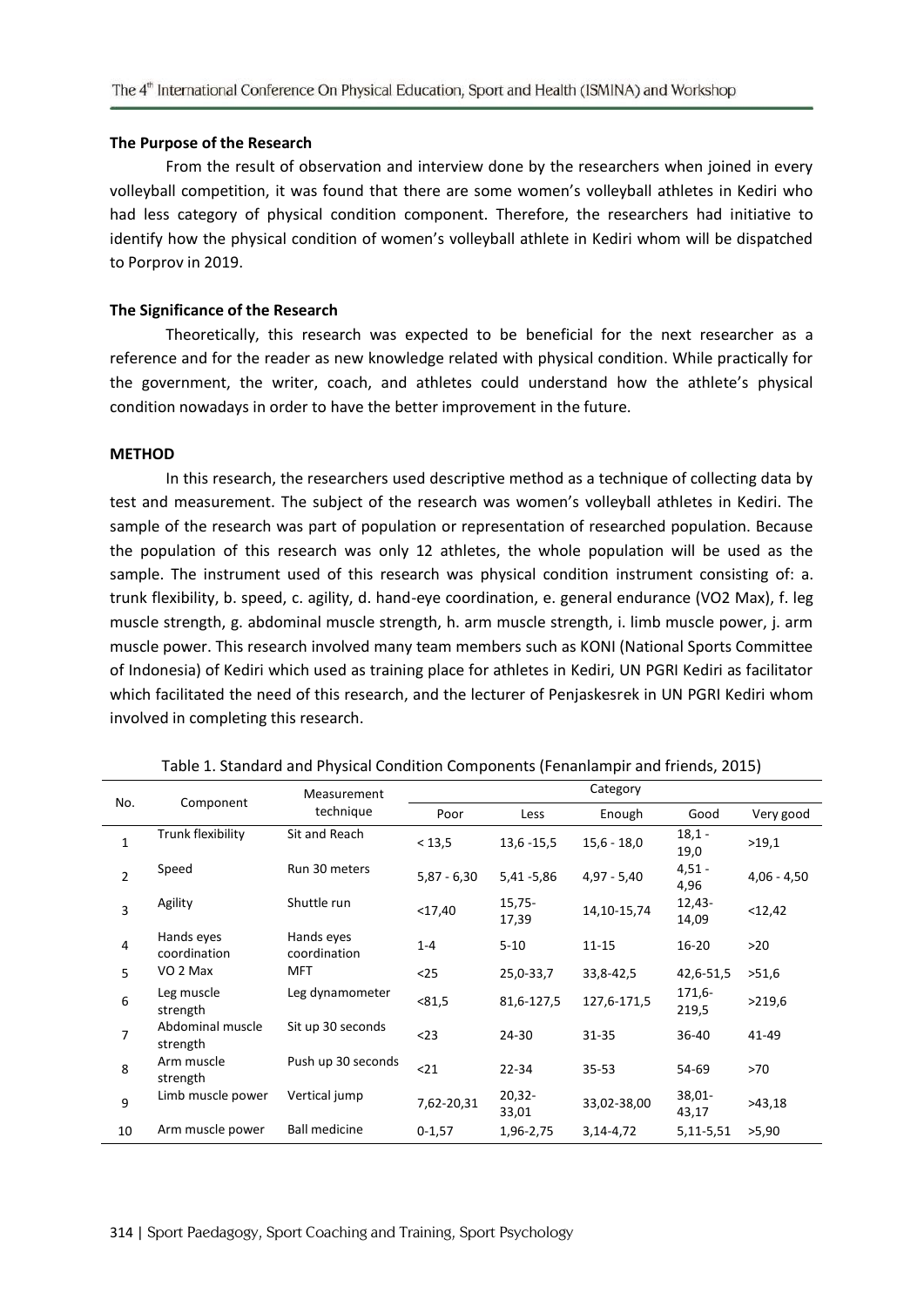

To give rating and measurement in every test of physical condition, the researchers imported the score obtained into the standard given to obtain the ranking score and score integrity. The score conversion of physical condition component can be identified into:

Table 2. Score Conversion (Muslimin, 2003:350)

| Category  | Conversion    |
|-----------|---------------|
| Very good | 5             |
| Good      |               |
| Enough    | 3             |
| Less      | $\mathcal{P}$ |
| Poor      |               |

From the table, it can be explained that if the result of score in trunk flexibility sample test is over 19.10, the sample can be categorized into very good category (can bee seen in table 1). And if that category is imported into the second table, the sample's score will be 5 (can be seen in table 2) and so on.

In determining the whole score result of the sample's physical condition component can be done by a) summing up the conversion score in every component of physical condition, b) then, the result of converted score is summed up and divided with the amount of physical condition component of the sport, c) the total result is imported into score range which can be seen in table 3.  $T<sub>1</sub>$  3. Score

|             | Table 3. Score Range |           |  |  |  |
|-------------|----------------------|-----------|--|--|--|
| Score Range |                      | Category  |  |  |  |
|             | > 5.0                | Very good |  |  |  |
|             | $4.0 - 4.9$          | Good      |  |  |  |
|             | $3.0 - 3.9$          | Enough    |  |  |  |
|             | $2.0 - 2.9$          | Less      |  |  |  |
|             | $1.0 - 1.9$          | Poor      |  |  |  |

## **The Research Finding**

From the data that obtained by the testing result of the 12 women's volleyball athletes as the sample of the research which done by testing technique and measurement, the acumulated data was analyzed by using descriptive analysis calculation. To understand the data processed in this research, the researchers displayed the data description in the table below:

Kediri **No. Physical Condition Component Total Average Category** 1 Trunk flexibility 137 3.08 Enough 2 Speed 2 and 40 3.33 Enough 3 Agility 41 34.17 Enough 4 Hands-eyes coordination 41 34.17 Enough 5 VO2 Max 26 2.16 Enough 6 Leg muscle strength 13 1.08 Poor 7 Abdoninal muscle strength 14 1.16 Poor 8 Arm muscle strength 15 1.25 Poor 9 Limb muscle power 47 3.91 Good 10 Arm muscle power 24 2.0 Less **Total** 298 2.48 Less

Table 4. Final Data of Physical Condition Component from Junior Women's Volleyball Athletes in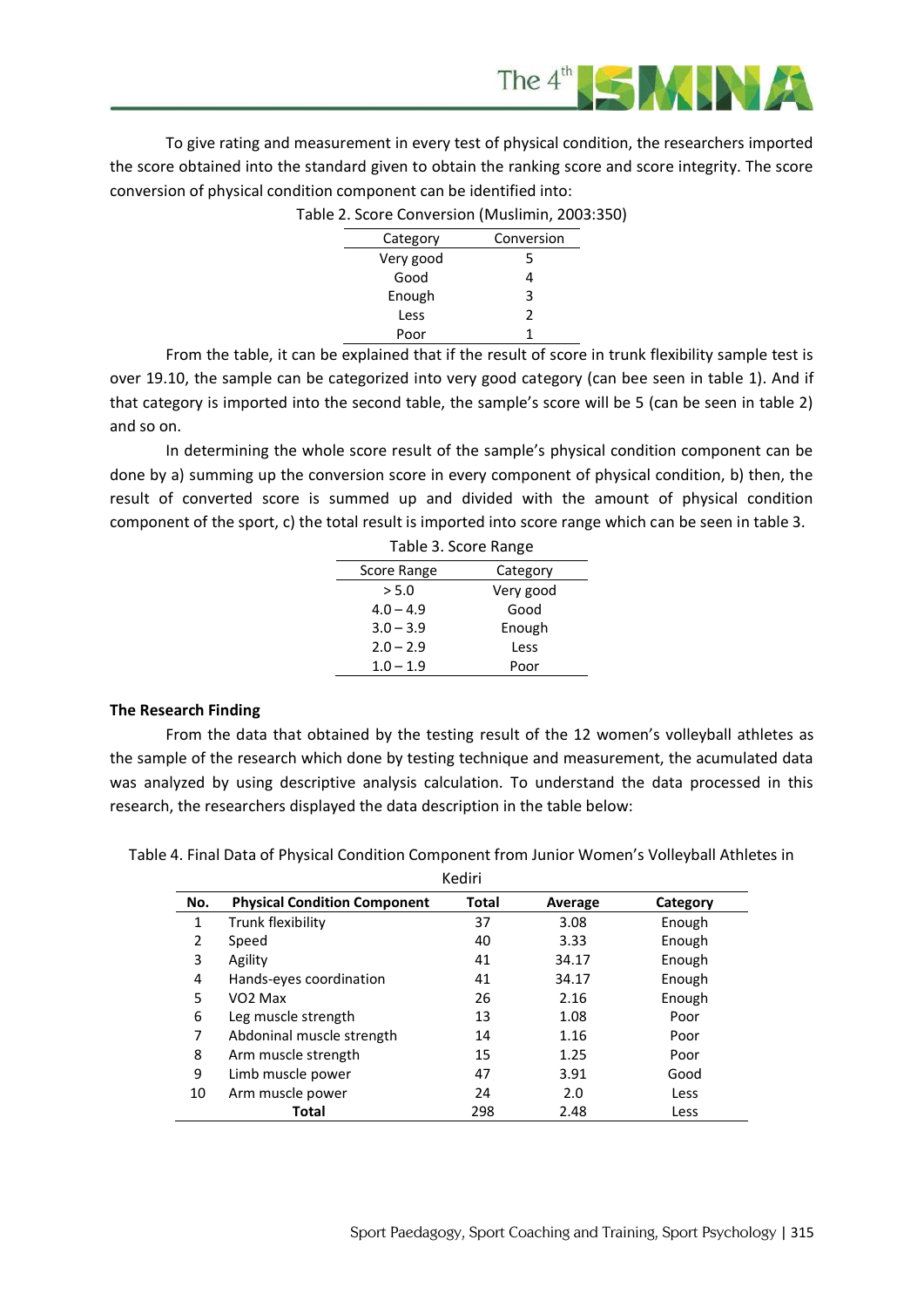#### **RESULT AND DISCUSSION**

Based on the research finding, one of factors which influenced the successfulness of an athlete related with physical condition was how the training factor done. In exercising, the important one was not only the quantity or how long the training done but also the standard of quality which should be considered well by coach or athletes. To reach the good physical condition which appropriate with what is expected needs training continuously because the training portion was not only about the quantity of training but also the quality and continuity.

The result of the research above showed that the circumtance of junior women's volleyball physical condition in Kediri was generally in less category. From the test result of each athletes, Novia Indah R's physical condition for sit and reach 17 cm had less category. For running 30 meters 5.6 second was in less category. For shuttle run 14.12 second was in enough category. For 12 times of hands-eyes coordination was in enough category. For Multi Fitness Test 25.3 was in less category. For leg dynamometer 60 kg was in poor category. For sit up 22 times in 30 second was in poor category. For vertical jump 47 inchies was in very good category. For ball medicine 2.29 meters was in less category.

The test result of Aliyyah Nurul Islamiyah's physical condition for sit and reach 19 cm was in good category. For running 30 meters 5.43 second was in less category. For shuttle run 15.59 second was in enough category. For 14 times of hands-eyes coordination was in enough category. For Multi Fitness Test 34.3 was in enough category. For leg dynamometer 60 kg was in poor category. For sit up 19 times in 30 second was in poor category. For push up 16 times in 30 second was in poor category. For vertical jump 36 inchies was in enough category. For ball medicine 2.45 meters was in poor category.

The test result of Betaria P's physical condition for sit and reach 12 cm was in poor category. For running 30 meters 5.06 second was in enough category. For shuttle run 15.53 second was in enough category. For 11 times of hands-eyes coordination was in enough category. For Multi Fitness Test 27.8 was in less category. For leg dynamometer 53 kg was in poor category. For sit up 21 times in 30 second was in poor category. For push up 11 times in 30 second was in poor category. For vertical jump 36 inchies was in enough category. For ball medicine 1.48 meters was in poor category.

The test result of Desi Fitrina's physical condition for sit and reach 16 cm was in less category. For running 30 meters 5.03 second was in enough category. For shuttle run 14.16 second was in enough category. For 18 times of hands-eyes coordination was in good category. For Multi Fitness Test 34.3 was in enough category. For leg dynamometer 53 kg was in poor category. For sit up 19 times in 30 second was in poor category. For push up 24 times in 30 second was in less category. For vertical jump 43 inchies was in good category. For ball medicine 2.3 meters was in less category.

The test result of Tessa Eka Septa Alvisa's physical condition for sit and reach 19 cm was in good category. For running 30 meters 4.96 second was in good category. For shuttle run 13.29 second was in good category. For 16 times of hands-eyes coordination was in good category. For Multi Fitness Test 28.8 was in less category. For leg dynamometer 63 kg was in poor category. For sit up 15 times in 30 second was in poor category. For push up 23 times in 30 second was in less category. For vertical jump 38 inchies was in enough category. For ball medicine 2.43 meters was in less category.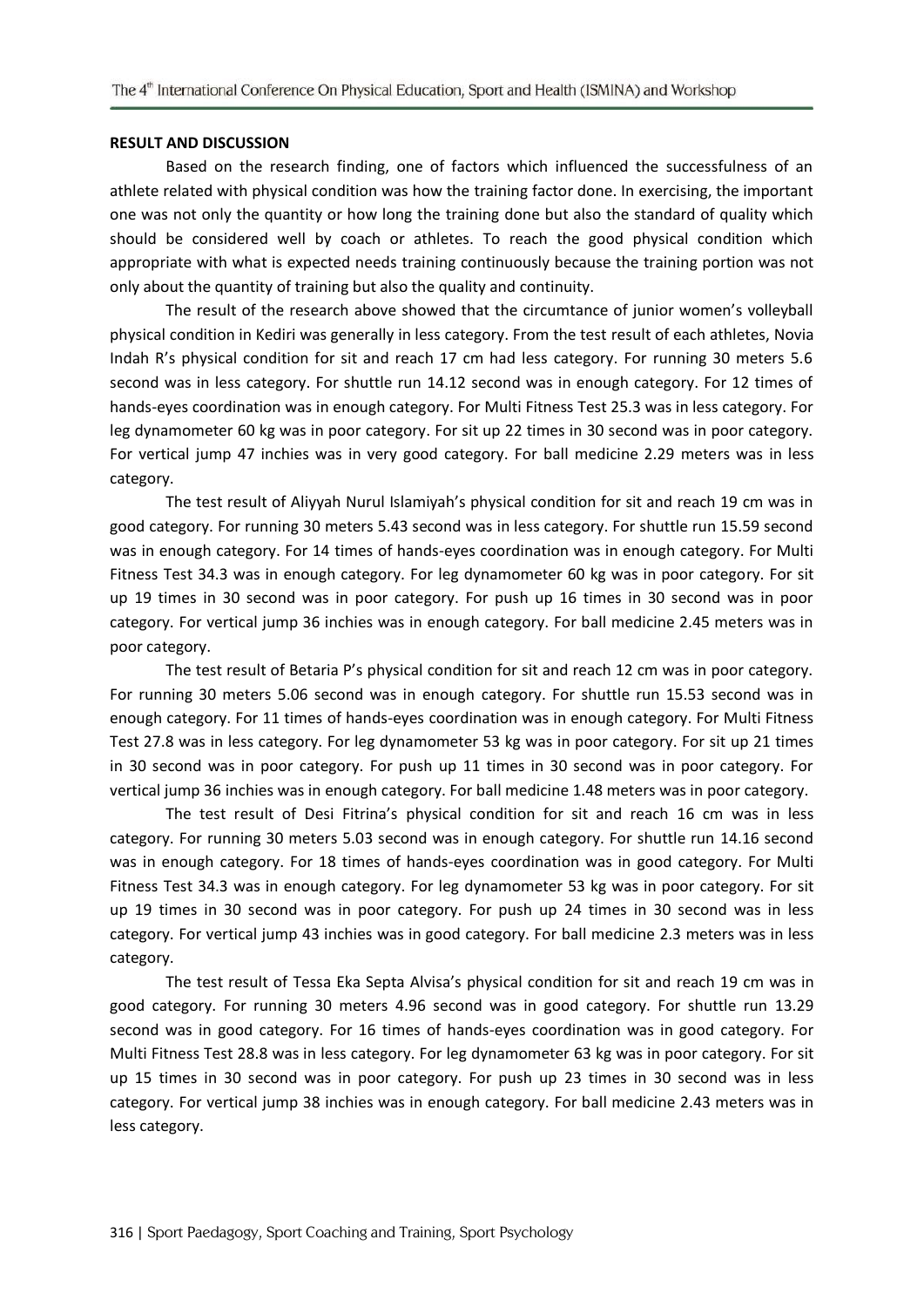

The test result of Mega Dian Sulistiyowati's physical condition for sit and reach 20 cm was in good category. For running 30 meters 4.96 second was in good category. For shuttle run 14.72 second was in enough category. For 17 times of hands-eyes coordination was in good category. For Multi Fitness Test 30.2 was in less category. For leg dynamometer 65 kg was in poor category. For sit up 24 times in 30 second was in less category. For push up 23 times in 30 second was in less category. For vertical jump 41 inchies was in good category. For ball medicine 2.7 meters was in less category.

The test result of Astrid Dema's physical condition for sit and reach 14 cm was in poor category. For running 30 meters 4.75 second was in good category. For shuttle run 14.06 second was in good category. For 18 times of hands-eyes coordination was in good category. For Multi Fitness Test 30.2 was in less category. For leg dynamometer 74 kg was in poor category. For sit up 23 times in 30 second was in poor category. For push up 16 times in 30 second was in poor category. For vertical jump 44 inchies was in very good category. For ball medicine 2.58 meters was in less category.

The test result of Galuh D.P's physical condition for sit and reach 23 cm was in very good category. For running 30 meters 5.06 second was in enough category. For shuttle run 13.09 second was in good category. For 19 times of hands-eyes coordination was in good category. For Multi Fitness Test 26.3 was in less category. For leg dynamometer 93 kg was in less category. For sit up 24 times in 30 second was in less category. For push up 21 times in 30 second was in less category. For vertical jump 43 inchies was in good category. For ball medicine 2.83 meters was in less category.

The test result of Alvina S.M's physical condition for sit and reach 19 cm was in good category. For running 30 meters 5.34 second was in enough category. For shuttle run 13.88 second was in good category. For 14 times of hands-eyes coordination was in enough category. For Multi Fitness Test 26 was in less category. For leg dynamometer 70 kg was in less category. For sit up 20 times in 30 second was in poor category. For push up 18 times in 30 second was in poor category. For vertical jump 38 inchies was in enough category. For ball medicine 2.21 meters was in less category.

The test result of Dwi Septi H's physical condition for sit and reach 14 cm was in poor category. For running 30 meters 4.93 second was in good category. For shuttle run 13.16 second was in good category. For 14 times of hands-eyes coordination was in enough category. For Multi Fitness Test 26 was in less category. For leg dynamometer 77 kg was in poor category. For sit up 20 times in 30 second was in poor category. For push up 20 times in 30 second was in poor category. For vertical jump 42 inchies was in good category. For ball medicine 2.53 meters was in less category.

The test result of Eva Maulana's physical condition for sit and reach 19 cm was in good category. For running 30 meters 4.78 second was in good category. For shuttle run 14.82 second was in enough category. For 15 times of hands-eyes coordination was in enough category. For Multi Fitness Test 26 was in less category. For leg dynamometer 57 kg was in poor category. For sit up 21 times in 30 second was in poor category. For push up 11 times in 30 second was in less category. For vertical jump 46 inchies was in very good category. For ball medicine 2.38 meters was in less category.

The test result of Vivi Septian's physical condition for sit and reach 27 cm was in very good category. For running 30 meters 4.9 second was in good category. For shuttle run 14.95 second was in enough category. For 13 times of hands-eyes coordination was in enough category. For Multi Fitness Test 25.6 was in less category. For leg dynamometer 58 kg was in poor category. For sit up 22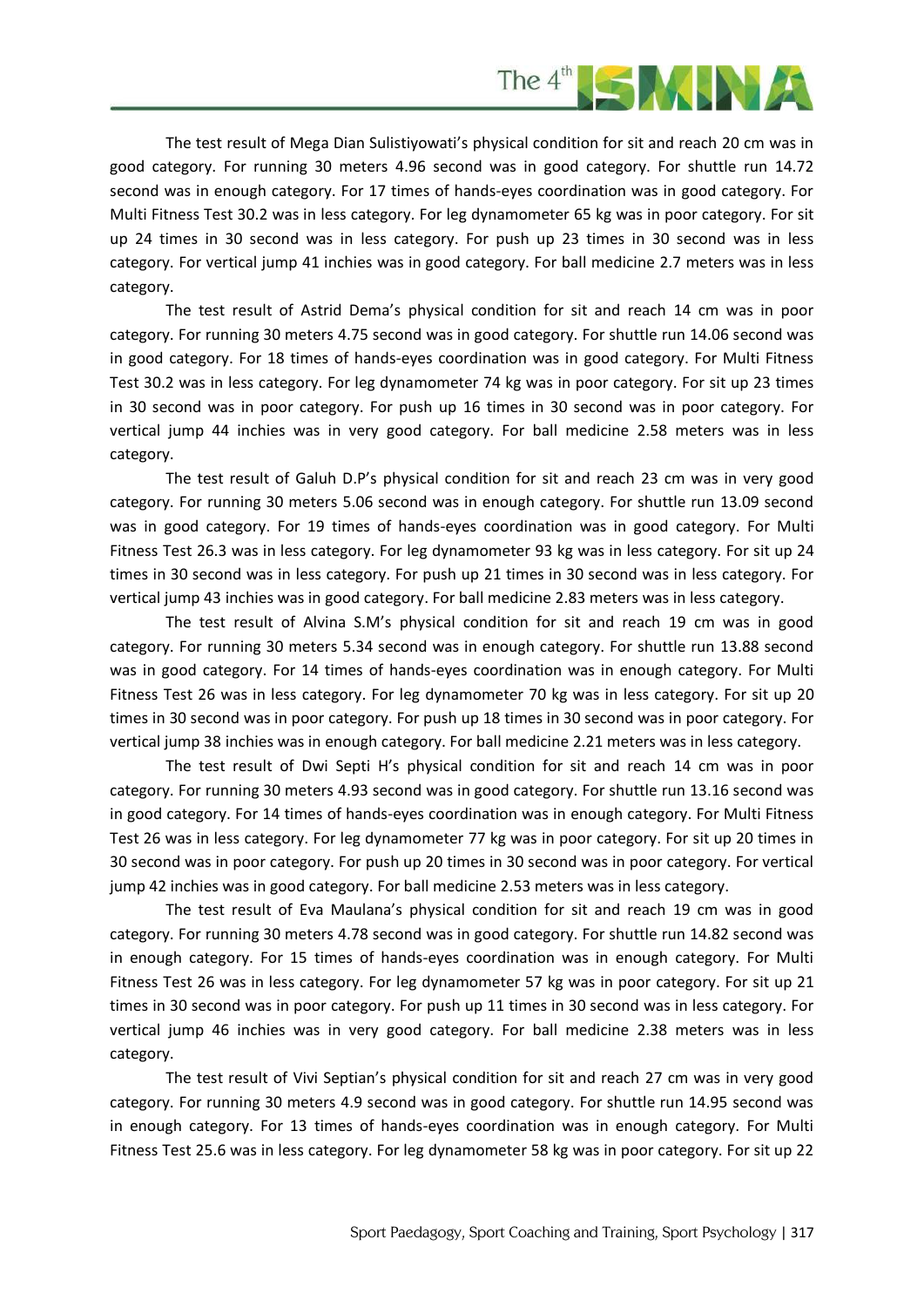times in 30 second was in poor category. For push up 19 times in 30 second was in poor category. For vertical jump 43 inchies was in very good category. For ball medicine 2.18 meters was in less category.

From the data explained above, it can be concluded that for the flexibility of physical condition component of junior women's volleyball athletes in Kediri was in enough category. Therefore, athletes are expected to improve the training portion which supports in reaching the maximal flexibility. The training that can be done is maintaining the flexibility by doing static stretch out, dynamic, and PNF.

For the speed component of physical condition, the junior women's volleyball athletes in Kediri were in enough categories. Therefore, the athletes should be able to improve their speed and consider the training program. The examples of speed training that can be applied are interval sprint, acceleration sprint, deceleration, down-hill and up-hill.

For the agility component of physical condition, the junior women's volleyball athletes in Kediri were in enough categories. Therefore, the athletes should be able to improve their agility. The trainings that can be applied are zig-zag, shuttle run, and steeplechase. For the coordination component of physical condition, the junior women's volleyball athletes in Kediri were in enough categories. Therefore, the athletes need to improve the training in order to have good coordination. The trainings that can be applied are throwing drill and ball catching.

For the endurance component of physical condition (VO2 Max), the junior women's volleyball athletes in Kediri were in less categories. Therefore, the athletes need to improve their endurance because this component of physical condition is the basic component which very needed by every athlete to endure the performance during competition. Thus, the athletes should be given good training that aim to the improvement of maximal endurance in every training. The trainings that can be applied are fartlek, interval training, and cross country.

For the strength component of physical condition, the junior women's volleyball athletes in Kediri were in poor categories. Therefore, in every component of strength such as leg strength, abdominal, and arm should be improved to support the good achievement. The training that can be applied for leg strength is squat-thrust. For arm strength are pull up, cining, and dumbbell swing. And for abdominal strength are sit up and back up.

For the physical condition of leg muscle power, the junior women's volleyball athletes in Kediri were in good categories. Therefore, the athletes should maintain their physical condition and have better improvement. For the physical condition of arm muscle power, the junior women's volleyball athletes in Kediri were in enough categories. Therefore, the athletes should be able to improve it by exercising continuously. The training that can be applied are weight training like leg press and lift weight.

The research finding showed that the physical condition of the junior women's volleyball athletes in Kediri needed to be improved in order to gain the good physical condition which appropriate with the determined standard.

## **CONCLUSION AND SUGGESTION**

From the research done by the researchers and the data displayed, it can be concluded that: "profile the physical condition of the junior women's volleyball athletes of Kediri in 2016 was in less category."